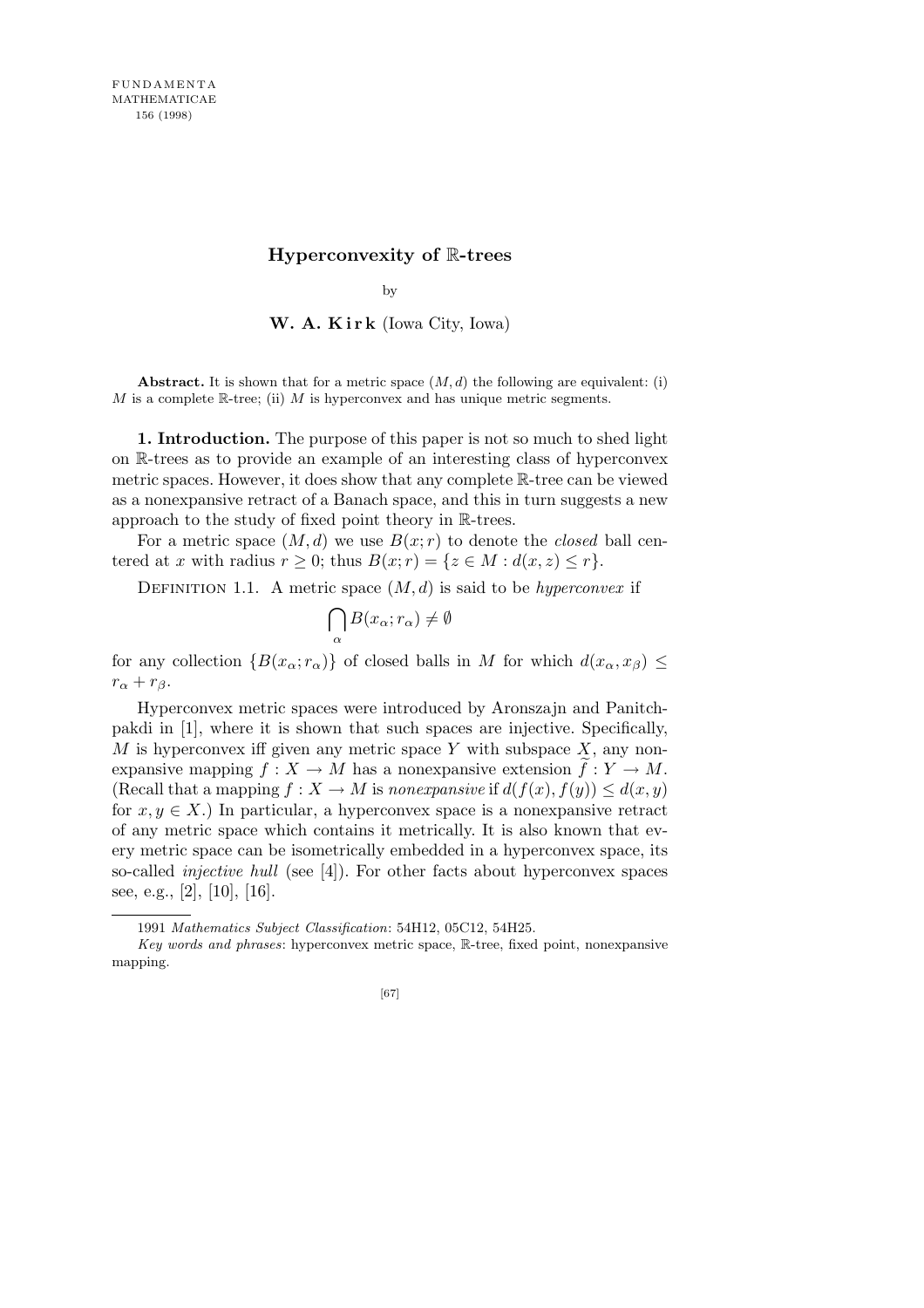R-trees were introduced by J. Tits in [17]. In an ordinary tree the metric is not often stressed since all the edges are assumed to have the same length. An R-tree is a generalization of an ordinary tree which allows for different length edges, thus enriching the behavior of free actions on  $\mathbb{R}$ -trees (see, e.g.,  $[13]$ ,  $[12]$ ).

DEFINITION 1.2. An R-tree is a nonempty metric space M satisfying:

(a) Any two points of  $p, q \in M$  are joined by a unique metric segment [*p, q*].

(b) If  $p, q, r \in M$  then  $[p, q] \cap [p, r] = [p, w]$  for some  $w \in M$ .

(c) If  $p, q, r \in M$  and  $[p, q] \cap [q, r] = \{q\}$  then  $[p, q] \cup [q, r] = [p, r]$ .

In this note we show that a complete R-tree is hyperconvex. Among other things this fact provides a connection between R-trees and the abstract hyperconvexity of [5]. We also show that a hyperconvex metric space which has unique metric segments is an R-tree.

**2. Preliminaries.** We begin with the relevant notation. Let (*M, d*) be a metric space and let  $A \subseteq M$  be nonempty and bounded. Set

 $cov(A) = \bigcap_{i} \{B : B \text{ is a closed ball and } A \subseteq B\}.$ 

Let  $\mathcal{A}(M) := \{ D \subseteq M : D = \text{cov}(D) \}.$  Thus  $\mathcal{A}(M)$  denotes the collection of all *admissible sets* (ball intersections) in *M*.

For  $D \in \mathcal{A}(M)$ , let  $\text{diam}(D) = \sup\{d(x, y) : x, y \in D\}$ , and let  $r(D) =$  $\inf \{ r_x(D) : x \in D \}$  where  $r_x(D) = \sup \{ d(x, y) : y \in D \}$ . Thus *r*(*D*) denotes the radius of the smallest ball (if one exists) which contains *D* and whose center lies in *D*.

 $\mathcal{A}(M)$  is said to be *normal* if for each  $D \in \mathcal{A}(M)$  for which diam(*D*) > 0, we have  $r(D) <$  diam(*D*), and  $\mathcal{A}(M)$  is said to be *uniformly normal* if there exists  $c \in \left[\frac{1}{2}\right]$  $(\frac{1}{2}, 1)$  such that for each  $D \in \mathcal{A}(M)$  for which  $\text{diam}(D) > 0$ , we have  $r(D) \leq c \operatorname{diam}(D)$ .

Finally, *A*(*M*) is said to be *compact* [resp., *countably compact*] if every family resp., countable family of nonempty sets in  $\mathcal{A}(M)$  which has the finite intersection property has nonempty intersection. (The intersection of such a family is necessarily also a member of  $\mathcal{A}(M)$ .)

The proof of our main result is rather simple, but one implication hinges on the following somewhat deeper facts. The first is due to Khamsi [6] and the second to Kulesza and Lim [9].

THEOREM 2.1. Let M be a complete metric space for which  $A(M)$  is *uniformly normal. Then A*(*M*) *is countably compact.*

THEOREM 2.2. Let  $M$  be a metric space for which  $A(M)$  is countably *compact and normal. Then A*(*M*) *is compact.*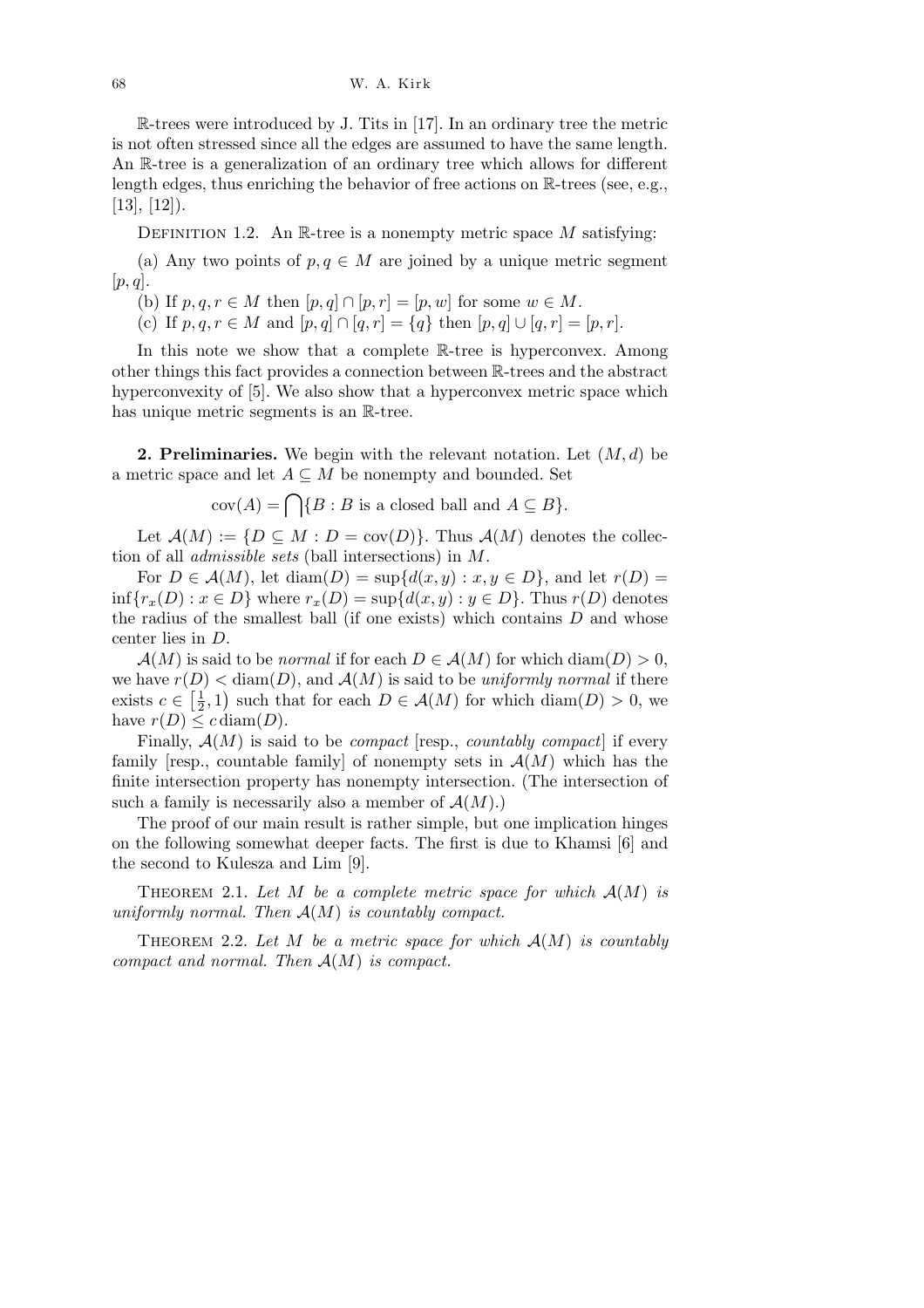## **3. Results.** We begin with the following.

Proposition 3.1. *If M is an* R*-tree*, *then A*(*M*) *is uniformly normal.*

Proof. Let  $\varepsilon \in (0,1)$ . For  $D \in \mathcal{A}(M)$  with  $\delta := \text{diam}(D) > 0$ , select  $u, v \in D$  such that  $d(u, v) > (1 - \varepsilon)\delta$ , and let  $x \in D$  be arbitrary. By (b) of Definition 1.2 there exists  $w \in [u, v]$  such that  $[u, v] \cap [u, x] = [u, w]$ . In particular,  $d(x, u) = d(x, w) + d(w, u) \leq \delta$  and  $d(x, v) = d(x, w) + d(w, v)$ *≤ δ*. Suppose *m* is the midpoint of [*u, v*]. If *w ∈* [*u, m*] then

$$
\delta \ge d(x, w) + d(w, m) + d(m, v) > d(x, m) + \frac{1}{2}(1 - \varepsilon)\delta
$$

and it follows that  $d(x, m) \leq \frac{1}{2}$  $\leq \frac{1}{2}(1+\varepsilon)\delta$ . Similarly the same conclusion follows if  $w \in [v, m]$ . Thus  $D \subseteq B(m, \frac{1}{2})$  $\frac{1}{2}(1+\varepsilon)\delta$ . Since any closed ball in *M* contains the segment joining any two of its points (this also is a simple consequence of (b) of Definition 1.2), and since  $D \in \mathcal{A}(M)$ , we have  $m \in D$ . Therefore  $r(D) \leq \frac{1}{2}$  $\frac{1}{2}(1+\varepsilon)\delta$ . Since  $\varepsilon > 0$  is arbitrary we conclude that  $\mathcal{A}(M)$  is uniformly normal with constant  $c = \frac{1}{2}$  $\frac{1}{2}$ .

Theorem 3.2. *For a metric space M the following are equivalent*:

- (i) *M is a complete* R*-tree.*
- (ii) *M is hyperconvex and has unique metric segments.*

Proof. (i) $\Rightarrow$ (ii). We first show that if  ${B(x_i; r_i) : i = 1, ..., n}$  is an arbitrary finite collection of closed balls in an R-tree *M*, any two of which intersect, then

$$
\bigcap_{i=1}^{n} B(x_i; r_i) \neq \emptyset.
$$

We proceed by induction on *n*. The conclusion is trivial if  $n = 2$ . Suppose that for fixed  $n \geq 2$  each family of *n* balls, any two of which intersect, has nonempty intersection, and suppose that any two balls of the family  ${B(x_i; r_i) : i = 1, \ldots, n+1}$  intersect. Then by the inductive hypothesis  $S := \bigcap_{i=1}^{n} B(x_i; r_i) \neq \emptyset$ . Now suppose  $B(x_{n+1}; r_{n+1}) \cap S = \emptyset$  and let  $p \in S$ . Since  $x_{n+1} \notin S$ , we have  $d(x_{n+1}, p) > r_{n+1}$ . Let *t* be the point of  $[x_{n+1}, p]$ for which  $d(x_{n+1}, t) = r_{n+1}$  (thus  $t \in B(x_{n+1}; r_{n+1})$ ), and let  $i \in \{1, ..., n\}$ . There are two cases:

(I)  $t \notin [x_i, p]$ . In this case  $[x_i, t] \cap [x_{n+1}, t] = \{t\}$ , so by (c) of Definition 1.2, we have  $t \in [x_{n+1}, x_i]$  and therefore  $t$  is the point of  $B(x_{n+1}; r_{n+1})$ nearest to  $x_i$ ; hence  $t \in B(x_i; r_i)$  by the binary intersection property.

(II)  $t \in [x_i, p]$ . In this case  $d(x_i, t) \leq d(x_i, p) \leq r_i$  so again  $t \in B(x_i; r_i)$ .

Therefore  $t \in B(x_i; r_i)$  in either case, so  $t \in \bigcap_{i=1}^{n+1}$  $\sum_{i=1}^{n+1} B(x_i; r_i)$ , completing the induction.

Now suppose *M* is a complete R-tree. Since *M* is metrically convex, to See that *M* is hyperconvex it need only be shown that  $\bigcap_{\alpha \in A} B(x_\alpha; r_\alpha) \neq \emptyset$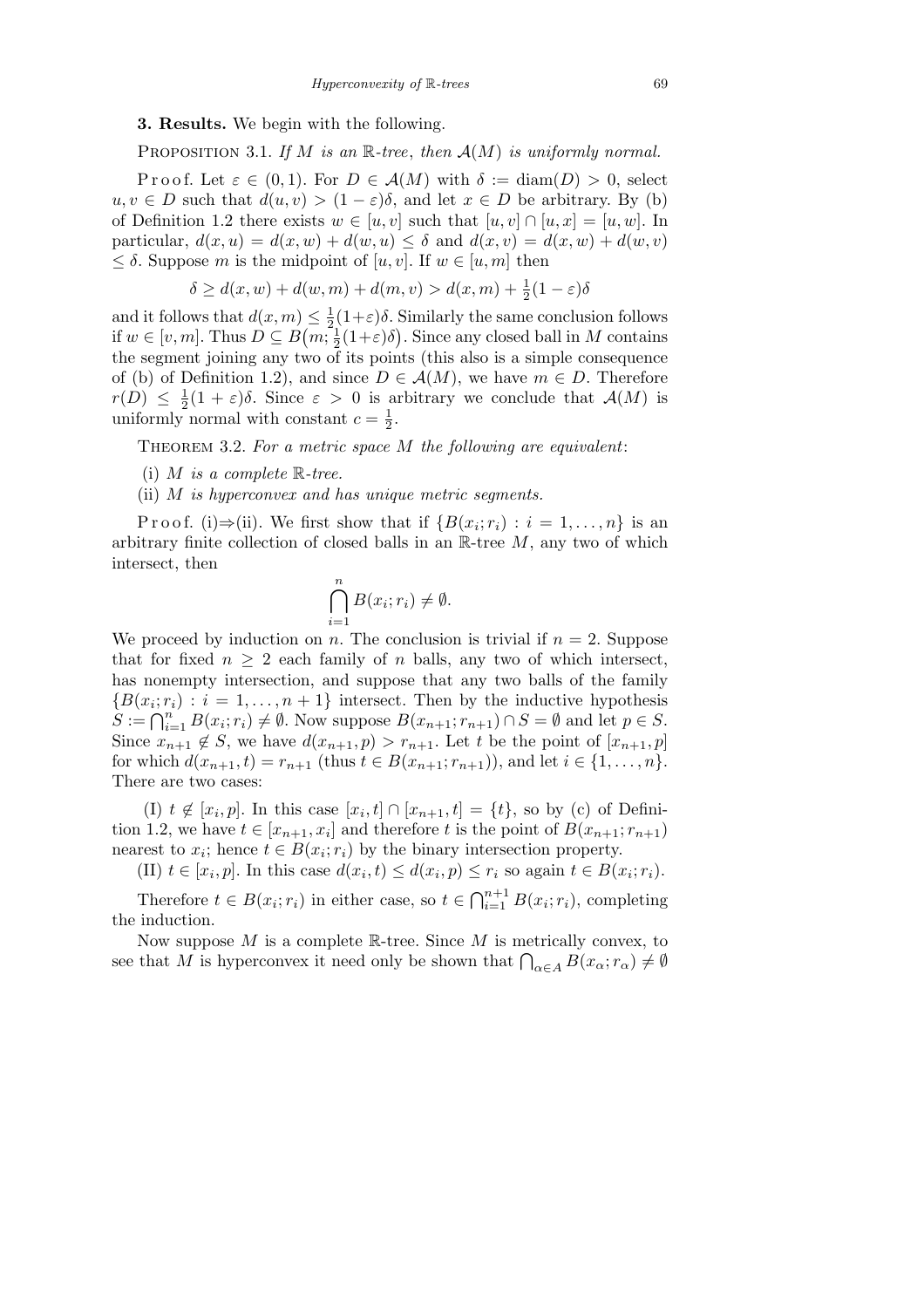whenever  ${B(x_\alpha; r_\alpha)}_{\alpha \in A}$  is any family of closed balls in *M* any two of which intersect. However, if any two balls in such a family intersect then by what we have seen above the family  ${B(x_\alpha; r_\alpha)}_{\alpha \in A}$  has the finite intersection property. Also,  ${B(x_\alpha; r_\alpha)}_{\alpha \in A}$  is a subfamily of  $\mathcal{A}(M)$ , and by Proposition 3.1,  $\mathcal{A}(M)$  is uniformly normal. Thus, since M is complete,  $\mathcal{A}(M)$  is compact by Theorems 2.1 and 2.2, so any subfamily of  $\mathcal{A}(M)$  which has the finite intersection property must have nonempty intersection. Therefore  $\bigcap_{\alpha \in A} B(x_\alpha; r_\alpha) \neq \emptyset$ , proving (i) $\Rightarrow$ (ii).

We now show (ii) $\Rightarrow$ (i). Suppose *M* is hyperconvex and suppose any two points  $p, q \in M$  are joined by a unique metric segment [p, q]. We need show that (b) and (c) of Definition 1.2 hold. To see that (b) holds, suppose  $w \in [p, q] \cap [p, r]$ . Then by uniqueness of metric segments it must be the case that  $[p, w] \subseteq [p, q] \cap [p, r]$ . It follows that  $[p, q] \cap [p, r] = [p, w]$  where *w* is the point of  $[p, q] \cap [p, r]$  which is nearest to q.

To see that (c) holds, suppose  $[p, q] \cap [q, r] = \{q\}$ , and without loss of generality assume  $d(q, r) \leq d(q, p)$ . Let r' denote the point of  $[r, p] \cap [r, q]$ which is nearest to *q*. If  $[p, r'] = [p, q] \cup [q, r']$  then it follows that  $[p, r] =$  $[p,q] \cup [q,r]$  (by transitivity of metric betweenness [3, p. 33]) and there is nothing to prove. So we assume  $[p, r'] \neq [p, q] \cup [q, r']$ . (Thus  $r' = r$  is possible, but  $r' \neq q$ .) It follows that  $d(p, r') < d(p, q) + d(q, r')$  and therefore

$$
\varrho := d(p, q) + d(q, r') - d(p, r') > 0.
$$

Now let *m* denote the midpoint of  $[q, r']$  and consider the family

$$
B_1 = B(q; \frac{1}{2}d(q, r')), \ B_2 = B(r'; \frac{1}{2}d(q, r')), \ B_3 = B(p; d(p, q) - \frac{1}{2}d(q, r')).
$$
  
By uniqueness of segments  $B_1 \cap B_2 = \{m\}$ . For the same reason  $B_1 \cap B_3$ 

consists of exactly one point which lies on  $[p, q]$ . It follows that  $B_2 \cap B_3 = \emptyset$  for the point of  $D_3$ <sup>3</sup>  $\longrightarrow$  *B* is happened for  $q$ <sup>1</sup> otherwise, by the binary intersection property,  $m \in \bigcap_{i=1}^{3} B_i$ ; hence  $m \in [p, q]$ and since  $m \neq q$  this contradicts  $[p, q] \cap [q, r] = \{q\}$ . Therefore  $\mathbf{r}$ 

$$
d(p,r') > \frac{1}{2}d(q,r') + (d(p,q) - \frac{1}{2}d(q,r')) = d(p,q) \geq d(q,r').
$$

Now let

$$
B'_1=B(q;\varrho),\quad B'_2=B(r';d(p,r')-d(p,q)),\quad B'_3=B(p;d(p,q)).
$$

Since  $d(p, r') > d(p, q)$ , we have  $d(p, r') - d(p, q) > 0$  and therefore  $B_2' \cap B_3' =$ *{z*<sub>1</sub>} where *z*<sub>1</sub> ∈ [*p, r<sup><i>i*</sup></sup>]. Also, *B*<sup>*i*</sup><sub>1</sub> ∩ *B*<sup>*i*</sup><sub>2</sub> = {*z*<sub>2</sub>} where *z*<sub>2</sub> ∈ [*q, r<sup><i>'*</sup>]. Therefore (since  $q \in B'_1 \cap B'_3$ ) the family  $\{B'_1, B'_2, B'_3\}$  has the binary intersection property. Thus  $\bigcap_{i=1}^3 B'_i \neq \emptyset$ , which implies  $z_1 = z_2$ . This in turn implies  $z_1 \in [r, p] \cap [r, q]$ , contradicting the definition of *r'*.

Several facts about R-trees can now be derived from known facts about hyperconvex spaces. For example if *S* is a closed subtree of a complete R-tree *M* then it is easy to see that for each point  $x \in M$  there is a unique point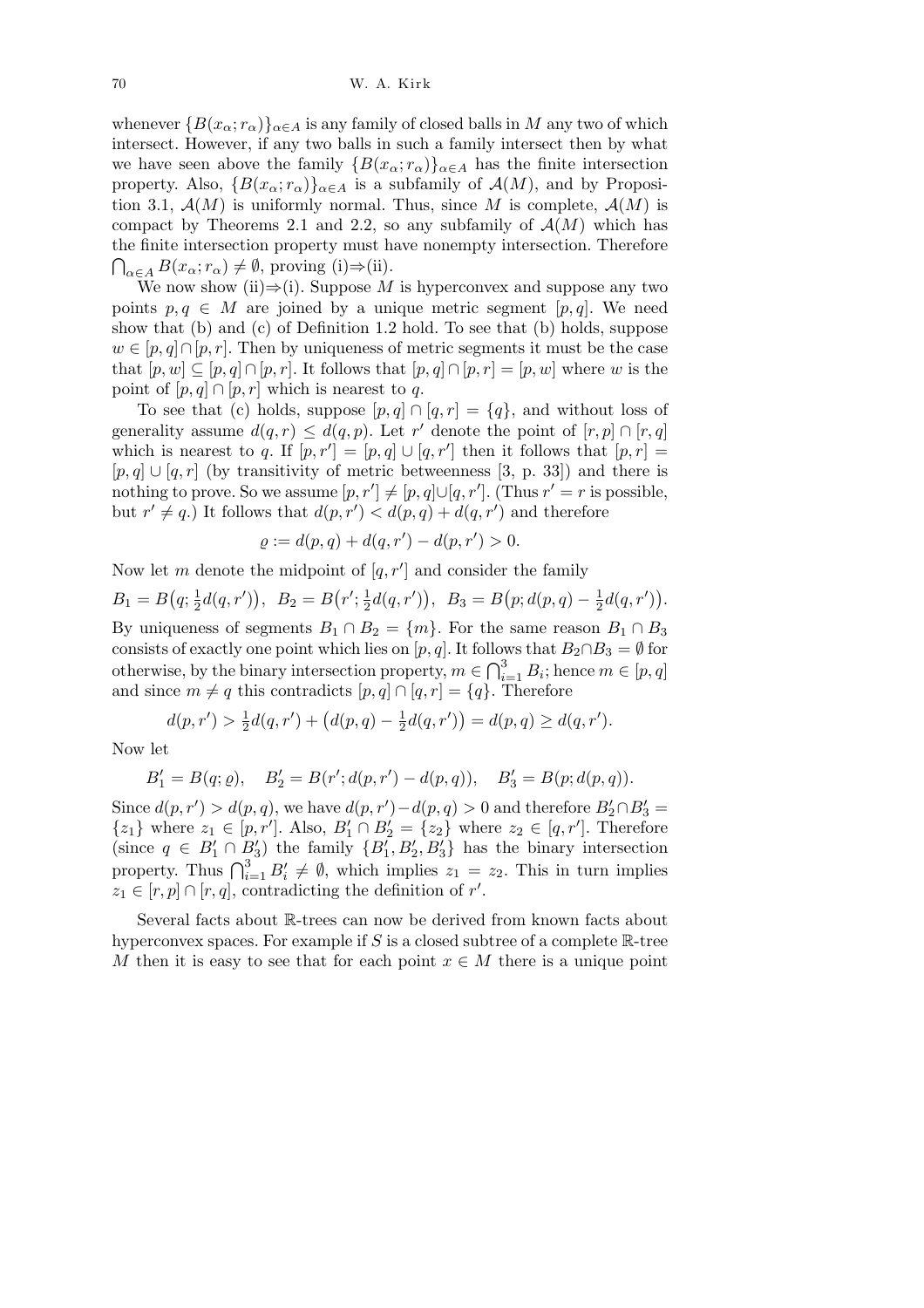$p(x) \in S$  which is nearest to *x*, and moreover that the mapping  $x \mapsto p(x)$ is nonexpansive. However, since *S* itself is hyperconvex, this can now be viewed as a special case of the well-known fact that a hyperconvex space is a nonexpansive retract of *any* space in which it is isometrically embedded. (See, e.g., [16] for a discussion.)

The next fact has been known for some time (cf. Manka  $[11]$ ), but the retraction approach via hyperconvexity seems to be entirely new.

Corollary 3.3. *Let M be a compact* R*-tree. Then every continuous mapping*  $f : M \to M$  *has a fixed point.* 

P r o o f  $([7])$ . It is well known that any complete metric space is isometric with a subset of a Banach space, and any hyperconvex space is a nonexpansive retract of any space in which it is isometrically imbedded. Thus, regarding *M* as a closed subset of a Banach space, there is a nonexpansive retraction *r* of  $\overline{\text{conv}}(M)$  onto *M*. By the Schauder fixed point theorem  $f \circ r$ has a fixed point which necessarily lies in *M* and must therefore be a fixed point of *f*.

The following is a special case of known results for nonexpansive mappings.

COROLLARY 3.4. Let  $M$  be a bounded and complete  $\mathbb{R}$ -tree and let  $f$ :  $M \rightarrow M$  *be nonexpansive. Then f has a nonempty fixed point set which is a closed subtree of M.*

Proof. It is known  $(14, 15)$  that every bounded hyperconvex metric space *M* has the fixed point property for nonexpansive self-mappings. (Indeed, any commuting family of nonexpansive self-mappings of *M* has a nonempty common fixed point set [2].) The final assertion of the corollary is a consequence of the fact that if *p* and *q* are in the fixed point set of *f* then  $[p, q]$  is as well.

In fact a little more can be said. (Here *∂S* denotes the boundary of *S* in the usual topological sense.)

Corollary 3.5. *Let M be a complete* R*-tree and let S be a closed and bounded subtree of M. Suppose*  $f : S \rightarrow M$  *is nonexpansive and suppose f*(*∂S*) *⊆ S. Then f has a nonempty fixed point set* (*which is a closed subtree of S*)*.*

P r o o f. The analog holds for hyperconvex spaces [8].

**Acknowledgements.** The author thanks the referee for calling attention to a number of oversights and for helpful suggestions which improved the exposition.